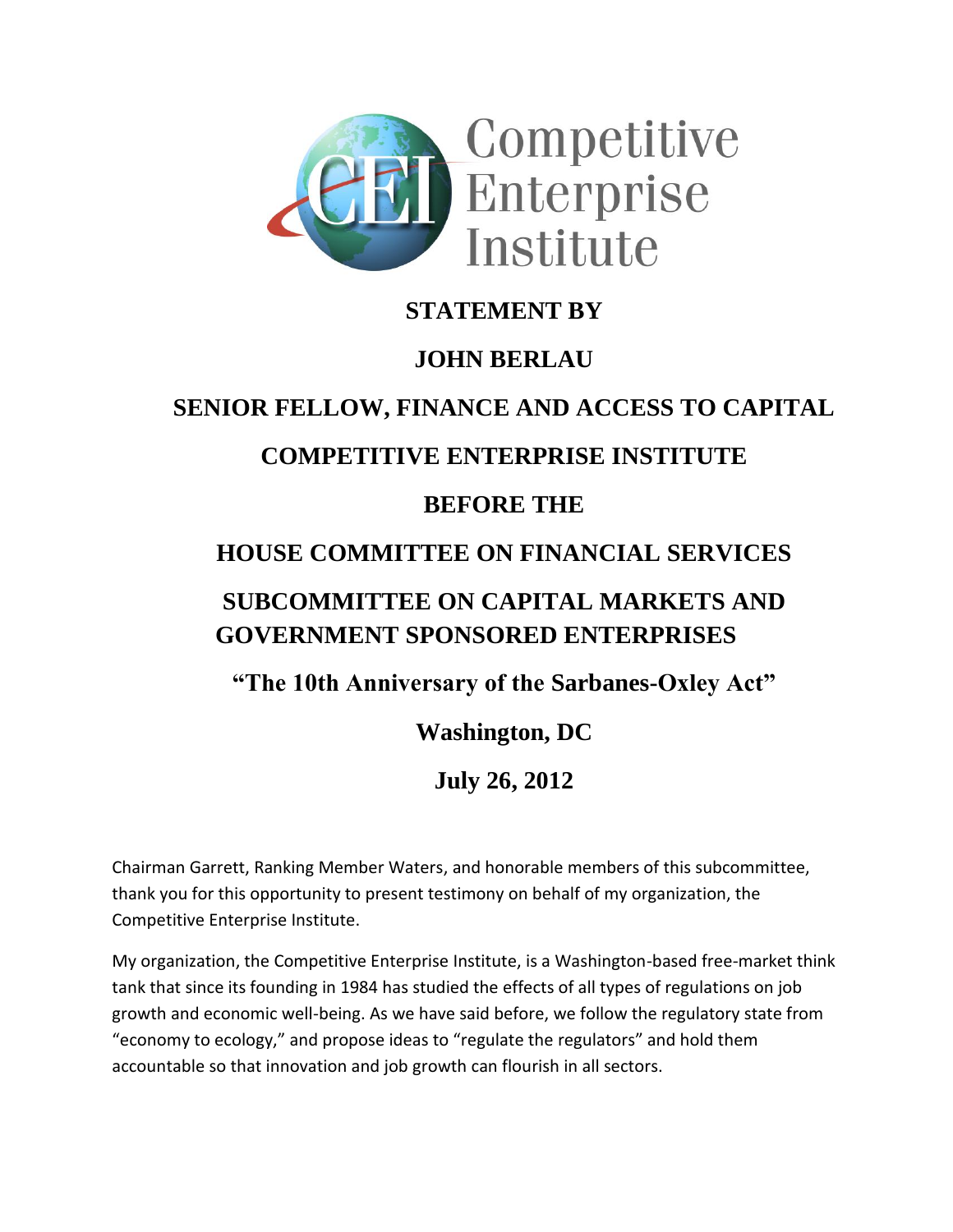Our theme on job growth has been "liberate to stimulate," because as our Vice President Wayne Crews has observed, one doesn't need to teach – or subsidize -- grass to grow. Rather, remove the rocks obstructing its growth, and it will grow wide and tall. And this law called SOX is definitely one of the biggest "rocks."

This hearing marks the occasion of the tenth anniversary of the passage and signing of SOX, the Sarbanes-Oxley Act of 2002, and I must confess that on past anniversaries of this law, I had not found much to celebrate.

I had looked at the cost burden of just one section of this law, the "internal control" mandates of Section 404, originally estimated by the Securities and Exchange Commission to cost a public company an average of \$92,000 per year. The SEC has recently said that this burden is more like an average of \$2.3 million per year. And the worst part is that the SEC has found that the cost burden for smaller companies is still more than seven times greater that than that imposed on large firms relative to their assets.

I had listened to Home Depot co-founder Bernie Marcus say several times that he and his partner could not have taken Home Depot public had SOX been in effect in 1981. Mr. Marcus has stated this belief to many interviewers, including radio Host Hugh Hewitt and FOX News' Greta VanSusteren. And I heard him state his belief that if the company had not raised this initial capital by going public back then, he and his partner could not have built it into the powerhouse chain it is today, serving so many satisfied customers and employing more than 300,000 workers.

I had compared Home Depot's size when it went public in 1981 – just four stores in the chain – to that of Facebook's ill-fated initial public offering -- \$100 billion in market capitalization – as well as that of recent IPOs of Groupon and LinkedIn that had market caps exceeding \$1 billion. This is part of a post-SOX trend of both fewer U.S. IPOs – in no year since SOX passed has the number of IPOs approached that of the early '90s recession years, let alone the late '90s boom years – and much larger IPOs. According to President Obama's Council on Jobs and Competitiveness, "the share of IPOs that were smaller [in market capitalization] than \$50 million fell from 80 percent in the 1990s to 20 percent in the 2000s."

The reduced number of IPOs was making it that much harder to climb out of the economic hole. As the President's Job Council noted, "the data clearly shows that job growth accelerates when companies go public." As the council and others have noted, 90 percent of a public company's job creation occurs after it goes public. Directly fingering SOX, the council observed: "Wellintentioned regulations aimed at protecting the public from the misrepresentations of a small number of large companies have unintentionally placed significant burdens on the large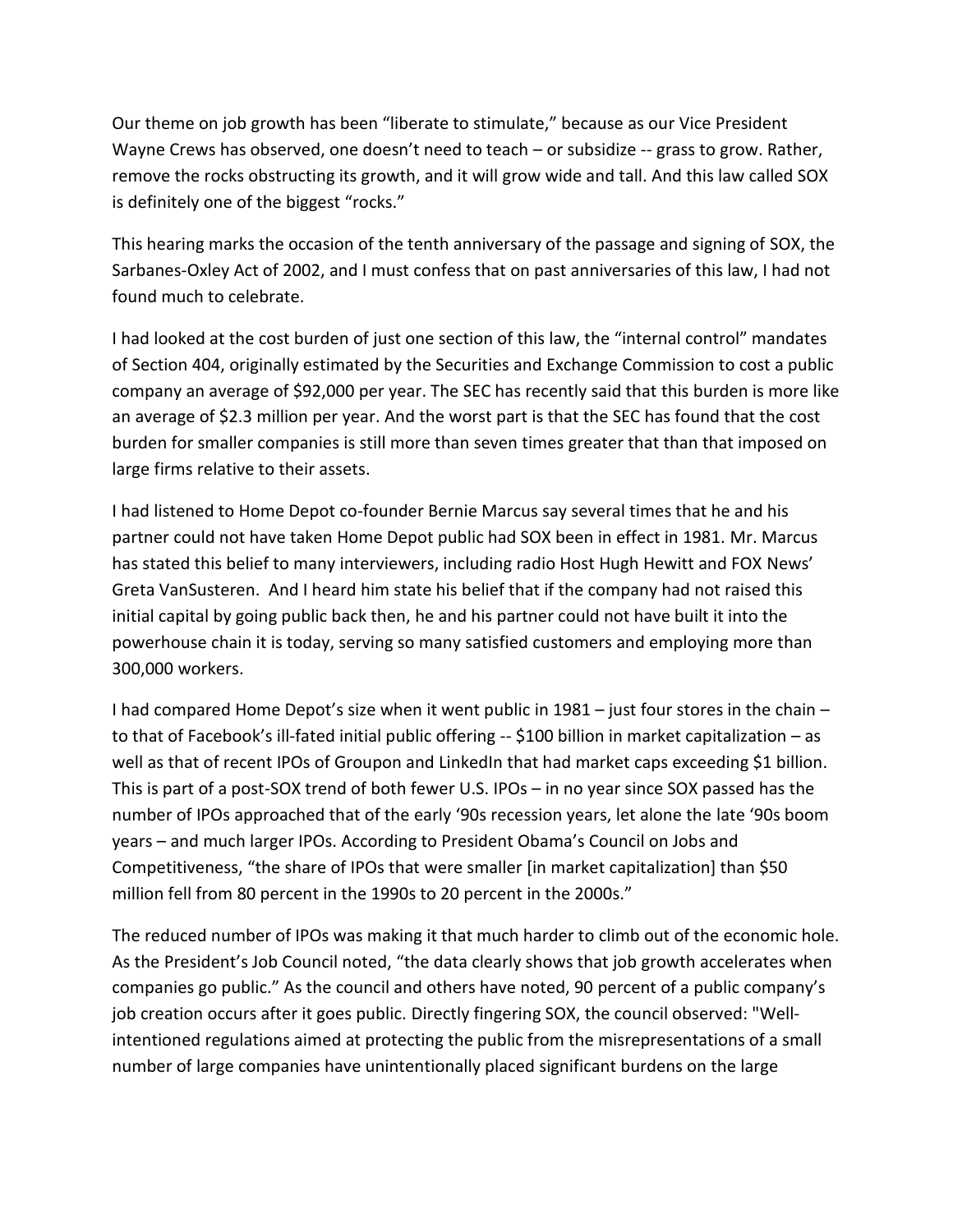number of smaller companies. As a result, fewer high-growth entrepreneurial companies are going public."

Companies waiting until they were almost as big as Facebook before they went public also meant that ordinary investors would lose out on opportunities, as they had with Home Depot and countless firms in the '80s of 90s, of buying into emerging companies at their growth stages and growing wealthy along with the firms.

And as an advocate for investors as well as entrepreneurs, I observed with deep sadness the implosions of many companies fully subject to SOX rules – such as Lehman Brothers and MF Global. The trivial minutiae that SOX had companies and their accountants document – at such high cost to legitimate companies – seemed to do little to prevent massive mismanagement or outright fraud at troubled firms. As Hal Scott, Nomura Professor of International Financial Systems at Harvard Law School, has written, despite SOX 404's "high costs, it remains empirically unclear whether adherence to SOX 404 achieves its intended benefit: reduced incidence of fraud or opaque or aggressive accounting practices by public companies."

So up until a few months ago, I and many entrepreneurs and investors were not exactly in a mood for celebration in looking forward to SOX's big 10. But then this House, the Senate, and President Obama pleasantly surprised me with a powerful first step towards SOX reform and relief. In April, President Obama signed, after it overwhelmingly passed this House and this subcommittee, the Jumpstart Our Business Startups (JOBS) Act.

Among other things, the JOBS Act creates a five-year "on-ramp" for firms going public that have market caps of less than \$1 billion and annual revenues of less than \$700 million in which they are exempt from the Sarbanes-Oxley internal control mandates, costly provisions of Dodd-Frank that specifically apply to public companies, and other burdensome regulations. And this provision, which went into effect immediately after the legislation was enacted, is already paying dividends to entrepreneurs, investors and the economy as a whole.

We know that in the mere three months since passage of the law, at least 46 emerging-growth f firms have taken advantage of this JOBS Act provision in planned IPOs. I have attached the names of these companies in an appendix to this testimony. What's even more remarkable, and convincing evidence of SOX's true burden to smaller firms, is the size of these IPOs. For instance, ClearSign Combustion, a respected Seattle-based green technology firm, launched an IPO under the JOBS Act on-ramp in late April with a market cap of just \$12 million. I don't believe we have had IPOs this small since before SOX went into effect.

The JOBS Act is a big improvement, but there is so much more that can be done to nurture job growth and innovation at small and large public companies and to lift barriers to more firms going public. The Fostering Innovation Act (H.R. 6161), would provide a needed supplement to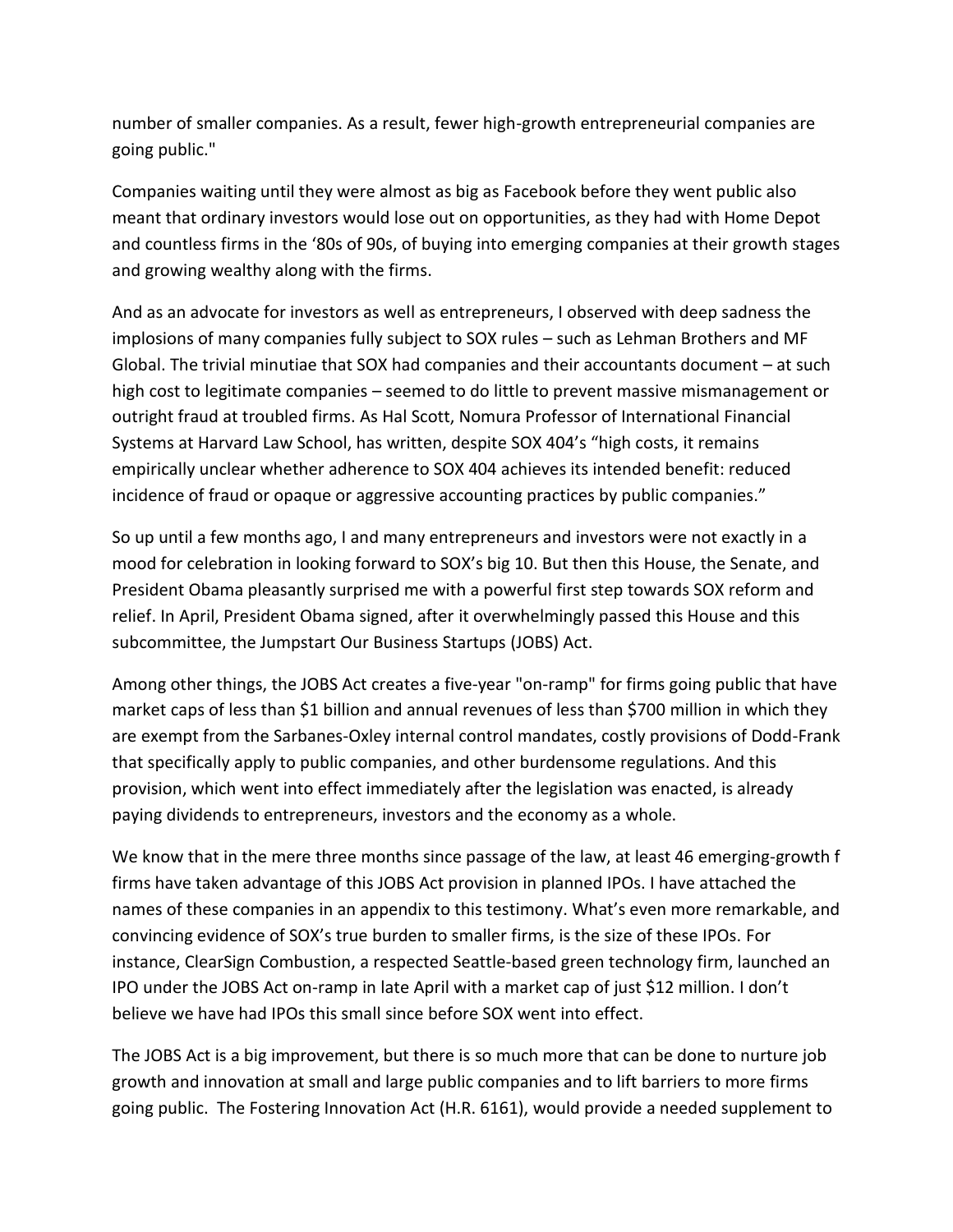the regulatory relief in the JOBS Act. By making sure that midsize companies aren't misclassified by the SEC as large due to a sudden spike in their share prices, the bill would help ensure that these job-creating firms have time to grow.

We also need to eventually get rid of Section 404 and other onerous SOX provisions for all public companies. If these rules aren't providing benefits to investors and the public that exceed their costs, there is no reason why any firm should be weighed down by these provisions when resources now devoted to compliance could be used to expand and create jobs. As Mallory Factor, serial entrepreneur and professor of international politics and American government at The Citadel, has put it, "This is capital that could be invested in infrastructure improvements, job creation, and innovative technologies or research and development."

But all in all, with the JOBS Act passage, there is reason to celebrate SOX's birthday this year, and I and thousands of investors and entrepreneurs who are little less burdened by this law are ready to break out the birthday cake and champagne. So thank you again for inviting me to testify and additional thanks to nearly all the members of this subcommittee who supported the JOBS Act. I am happy to answer any questions you may have.



The Competitive Enterprise Institute 1899 L Street NW, Floor 12 Washington, DC 20036 202-331-1010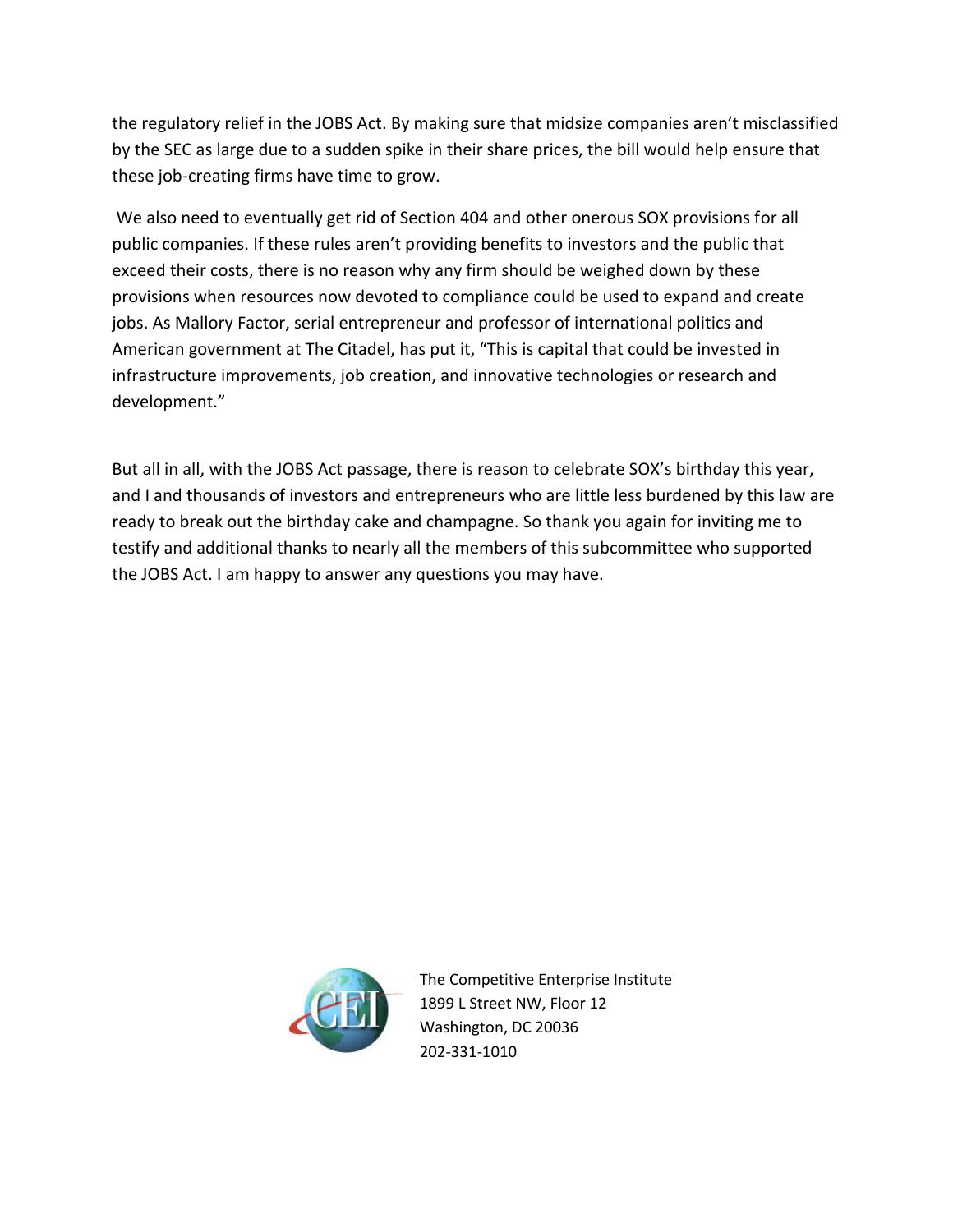#### **Appendix**

## **List of emerging-growth companies already utilizing Sarbanes-Oxley relief from the Jumpstart Our Business Startup Act**

July 2012: Gigamon LLC Delek Logistics Partners, LP Hi-Crush Partners LP Audeo Oncology, Inc. Performant Financial Corp GlobeImmune INC MPLX LP

June 2012: Natural Grocers by Vitamin Cottage, Inc. (NGVC) Qualys, Inc. iWatt Inc

May 2012: Kythera Biopharmaceuticals Inc. **Shutterstock** OncoMed Pharmaceuticals Legalzoom

April 2012: Southcross Energy Partners, LP

**"Emerging Growth Companies" that filed public registration statements prior to enactment of the JOBS Act but after December 8, 2011 and thus amended their registration statement to take advantage of the retroactivity of the law:**

April 1-15, 2012: FiveBelow Stemline Therapeutics Hyperion Palo Alto

March, 2012: